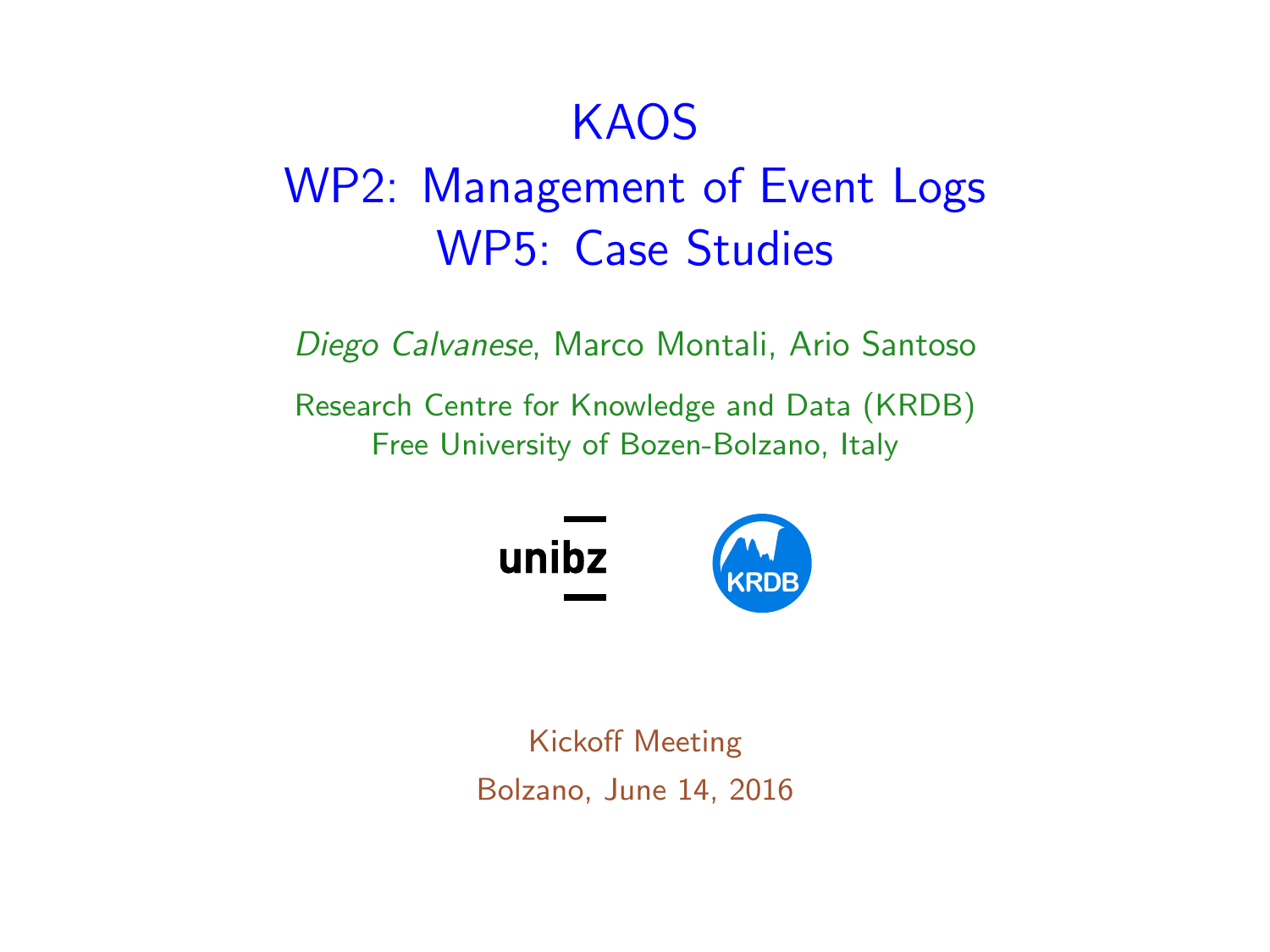### WP2 Overview

WP2: Management of Event Logs

Overview:

Developing a comprehensive conceptual framework for the extraction of (possibly incomplete) multi-dimensional event logs from the legacy data sources of an organization.

Duration: M1 – M24

Partners: UniBZ (20 PMs), Trento (6 PMs), UIbk (4 PMs)

**Objectives** 

- G2 Devise a KOS infrastructure, which integrates domain knowledge as a first-class citizen, making it accessible to the actual OS techniques.
- G3 Develop KOS techniques driving users in the extraction of conceptually-founded, multi-faceted process event logs from the legacy data sources employed by the organization, leveraging on the framework of ontology-based data access. unibz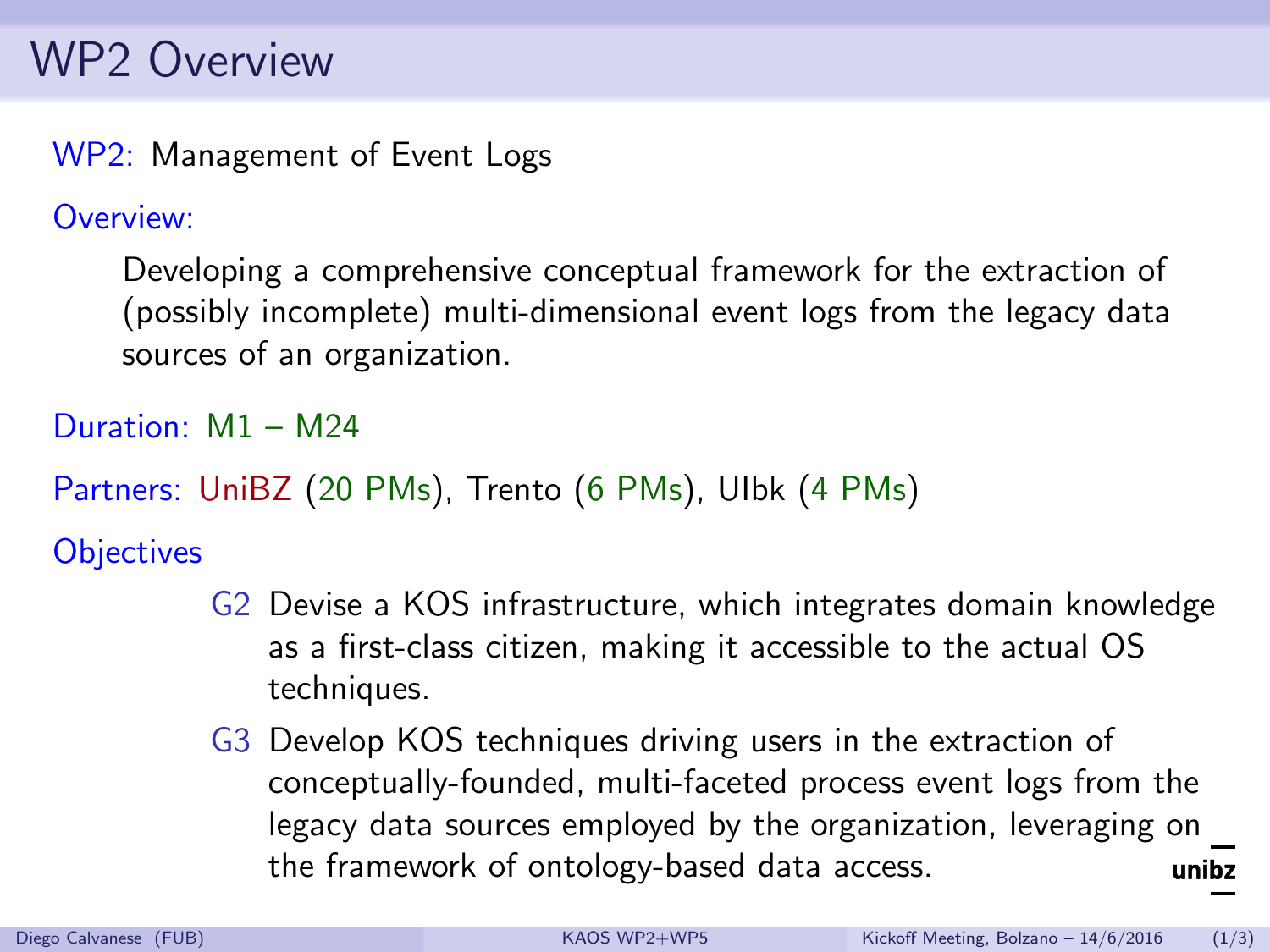### WP2 Tasks and Deliverables

#### **Tasks**

- T2.1 Definition of a language for the end-user modeling of log mappings. [6 PMs]
- T2.2 Development of a combined framework for event log extraction by enriching OBDA with log mappings. [12 PMs]
- T2.3 Management of incomplete logs. [6 PMs]
- T2.4 Development of an architectural extension of the ProM OS backbone towards KOS. [6 PMs]

#### **Deliverables**

- D2.1 Ontology for XES and log-mapping language Result of T2.1, T2.2 – [Report, M6]
- D2.2 Combined framework for multi-dimensional event log extraction Result of T2.2, T2.3 – [Report, M18]
- D2.3 ProM extension for support of KOS techniques Result of T2.4 – [Prototype, M24]